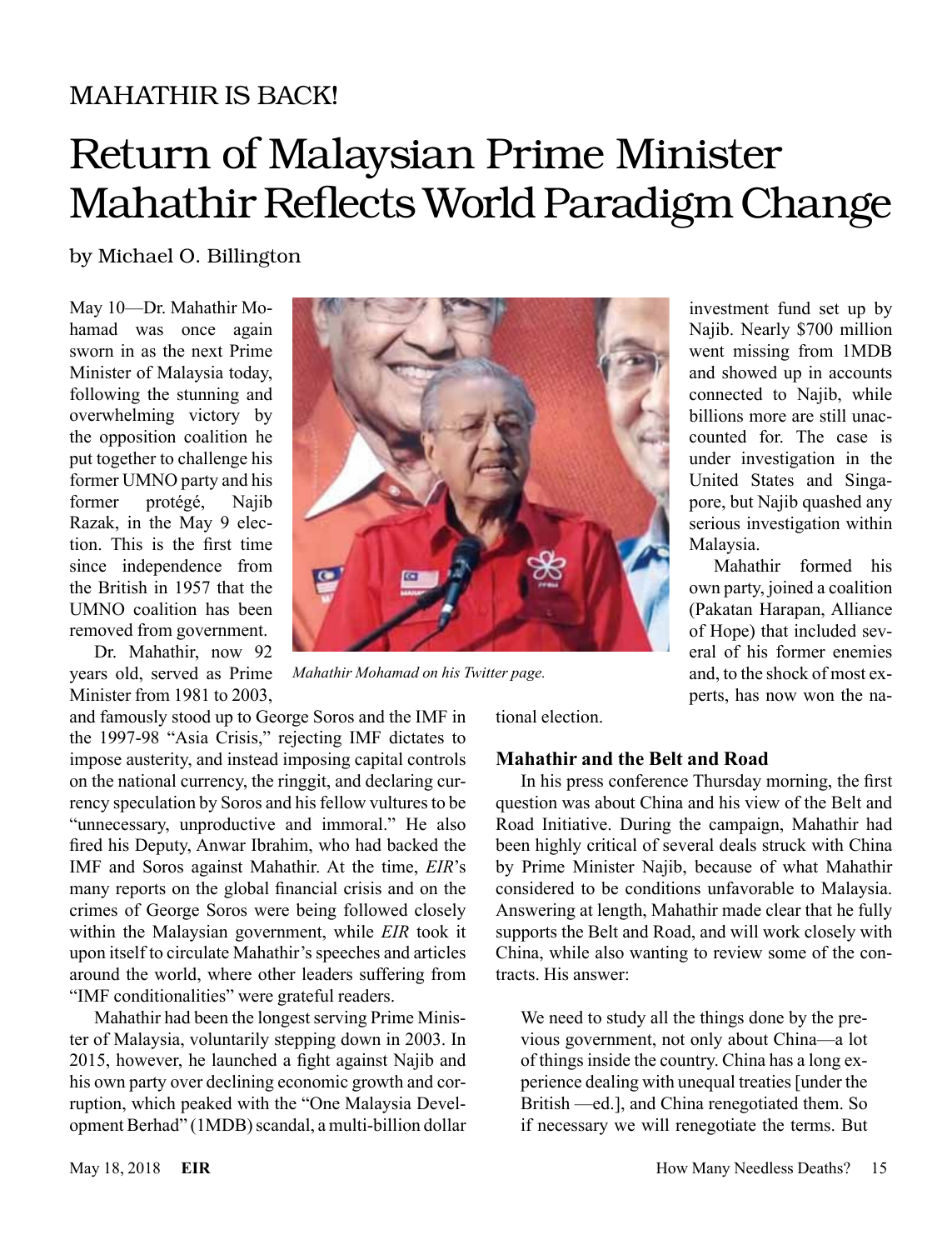

Mahathir's facebook page *Dr. Mahathir Mohamad on May 10, the first day on the job after his election.*

what amount of money was borrowed by the government? [Malaysian ringgit] 55 billion [\$14 billion] for the East-West railroad, and lots of other things which will be a great burden on the government. The government must try to reduce borrowing, otherwise we will be in bad shape.

As far as the Belt and Road problem—we have no problem with that. Except we don't want to see warships in the region, because warships attract other warships, and things will become tense. In the past we had a nuclear free zone, so we would not like to have potential warfare in this country.

But we support the Belt and Road program. In fact, I myself wrote to Xi Jinping on the need of a land connection with Europe using trains, which are faster than ships. When the demand for oil grew, ships were built bigger and bigger, reaching a half million tons, but trains remained small, not long enough. So I suggested to Xi Jinping in a personal letter that we need big trains, and China has the technology to build big trains, to take goods to Europe, and also to make Central Asia— Kazakhstan, Uzbekistan, and so on—to be more accessible, to transfer their goods, their raw materials, to China, to Japan, and to Southeast Asia.

That is our policy.

#### **Global Implications**

Like the Brexit vote, the election of Rodrigo Duterte to the Presidency of the Philippines, and the election of Donald Trump to the Presidency of the United States, the return to leadership of Dr. Mahathir Mohamad expresses the unfolding change in the global paradigm, with a great potential to help resolve many crises in Southwest Asia and elsewhere in the developing world.

One businessman who has worked on international projects with Mahathir's leading economic advisor, Daim Zainudden—who will serve on Mahathir's Council of Elders to get the new administration up and running—told *EIR* after the election that he has seen evidence that Mahathir still enjoys huge respect around the world, especially in the majority Islamic nations, for his defense of development

and sovereignty.

The financial oligarchy in the West is wary of Mahathir's return to power. Back in 1997, after Soros and his ilk had unleashed the attack on the Asian currencies which Lyndon LaRouche identified at the time as the first blow of a global financial breakdown—Mahathir identified Soros and the appropriately named "vulture funds" for their crimes. On Sept. 19, 1997, the day before Mahathir was to speak at an IMF meeting in Hong Kong, the *Wall Street Journal*'s Asian edition ran a front page freakout: "Malaysia's Mahathir Finds Strange Source for Soros Campaign: Asian Country's Media Tap U.S. Conspiracy Theorist Lyndon La-Rouche, Jr." Complaining that *EIR*'s April 1997 report, *[The True Story of Soros the Golem—A Profile of Mega-](http://www.larouchepub.com/pr/1997/special_report_97001.html)[Speculator George Soros](http://www.larouchepub.com/pr/1997/special_report_97001.html)*, was widely circulating in Malaysia, the *Journal* wrote:

Mr. LaRouche has long been at odds with the U.S. political mainstream, which regards him as an extremist in his views about reforming the global financial system. But his theories receive a warmer reception in Malaysia, where the 60 page *EIR* report on Mr. Soros has been passed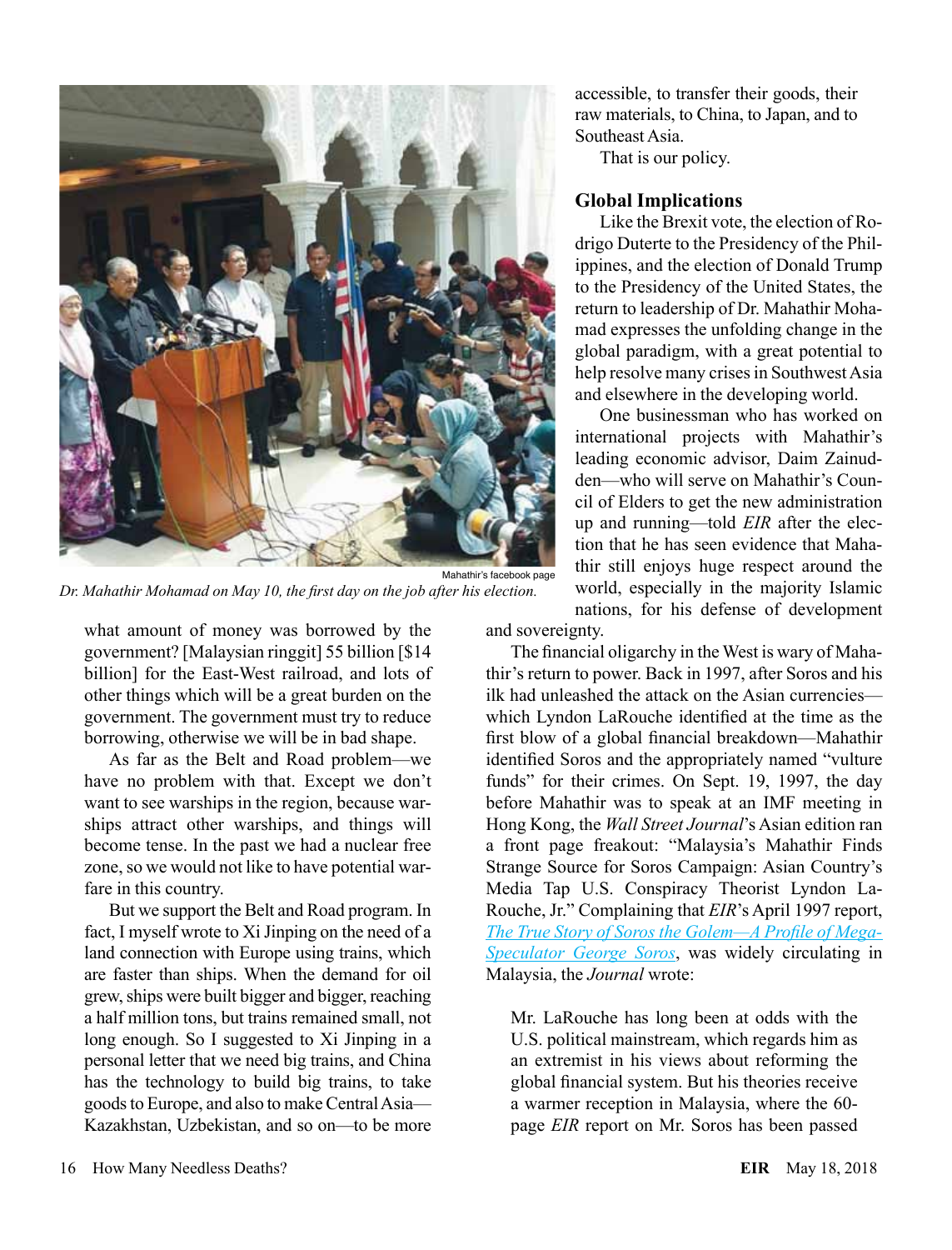among Malaysian editors, intellectuals and politicians.

Mahathir has always been a major thorn in the side of the British and others in the West who have tried, and are still trying, to divide Asia into pro- and anti-China blocs, to maintain the British Empire's division between East and West. In an interview with this author for *EIR* on Feb. 16, 2014, Dr. Mahathir commented on his meeting with President Xi Jinping in Kuala Lumpur soon after Xi had announced the Maritime Silk Road in Indonesia, in October 2013. Mahathir and Xi created a new institution, the Cheng Ho Association, named after Adm. Cheng Ho (Zheng He), who led the huge armada of Chinese Treasure Ships to the West in the 15th Century. Mahathir said:

[Cheng Ho] is a remarkable leader, a remarkable man. He came with very powerful forces, not to conquer, but to establish diplomatic relations with countries. China never attempted to conquer countries. They wanted to establish diplomatic relations and trade with these countries. This contrasts with the first Portuguese—with Vasco da Gama, Afonso de Albuquerque, and Diogo Lopes de Sequeira—all of whom came here in order to conquer. The Portuguese arrived in Malacca in 1509. Two years later, they conquered Malacca. The Chinese had been in Malacca for many, many years before that, and never conquered Malacca, although they had so many Chinese in this country who could have formed a fifth-column for them. But they never tried to conquer. So there is this difference between Cheng Ho and the Portuguese and the other Europeans. Cheng Ho established friendships. So this Association that we are going to form is in order to celebrate friendship between nations. There will be an award for the people who work most to bring about friendship between countries.

Asked about terrorism and the violent divisions within the Islamic world, Mahathir answered: "At the back of this all is the British. The British have caused



*Mahathir (left) meeting with the author's wife, Gail Billington, on Jan. 22, 1999, in Kuala Lumpur, Malaysia.*

more damage in this world than anybody else, through their colonial policies in the past, and through the conclusion of their decolonization process—all these things have left behind a legacy that leads to war."

#### **Mahathir and LaRouche**

As the *Wall Street Journal* painfully noted, Mahathir and his circle had been following LaRouche's unique analysis of world affairs, and his visionary economic and development proposals for several years when the 1997 Asian crisis erupted. Western specula-



*George Nathaniel Lord Curzon, Viceroy of India. In* EIR*'s warning to the "Asian Tigers" that they were being set up with hot money,* EIR *ran this photo with the caption: "This is how the British treat tigers."*